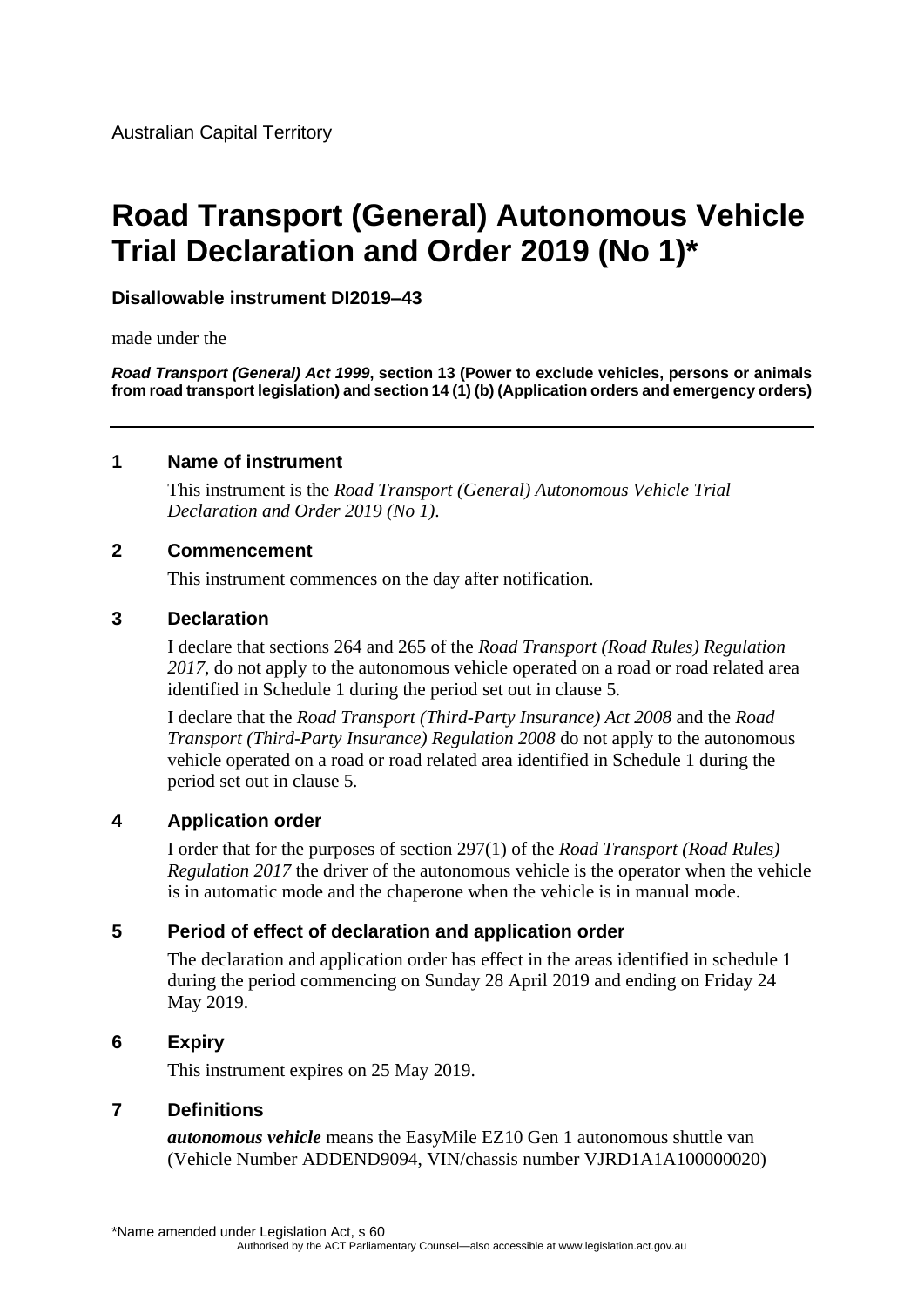*Chaperone* means the person in the autonomous vehicle while in operation and who has the ability to operate the vehicle when in manual mode and can stop the autonomous vehicle when in automatic mode

*operator* means Easymile Pty Limited ACN 628 408 346

Shane Rattenbury MLA Minister for Justice, Consumer Affairs and Road Safety 12 April 2019